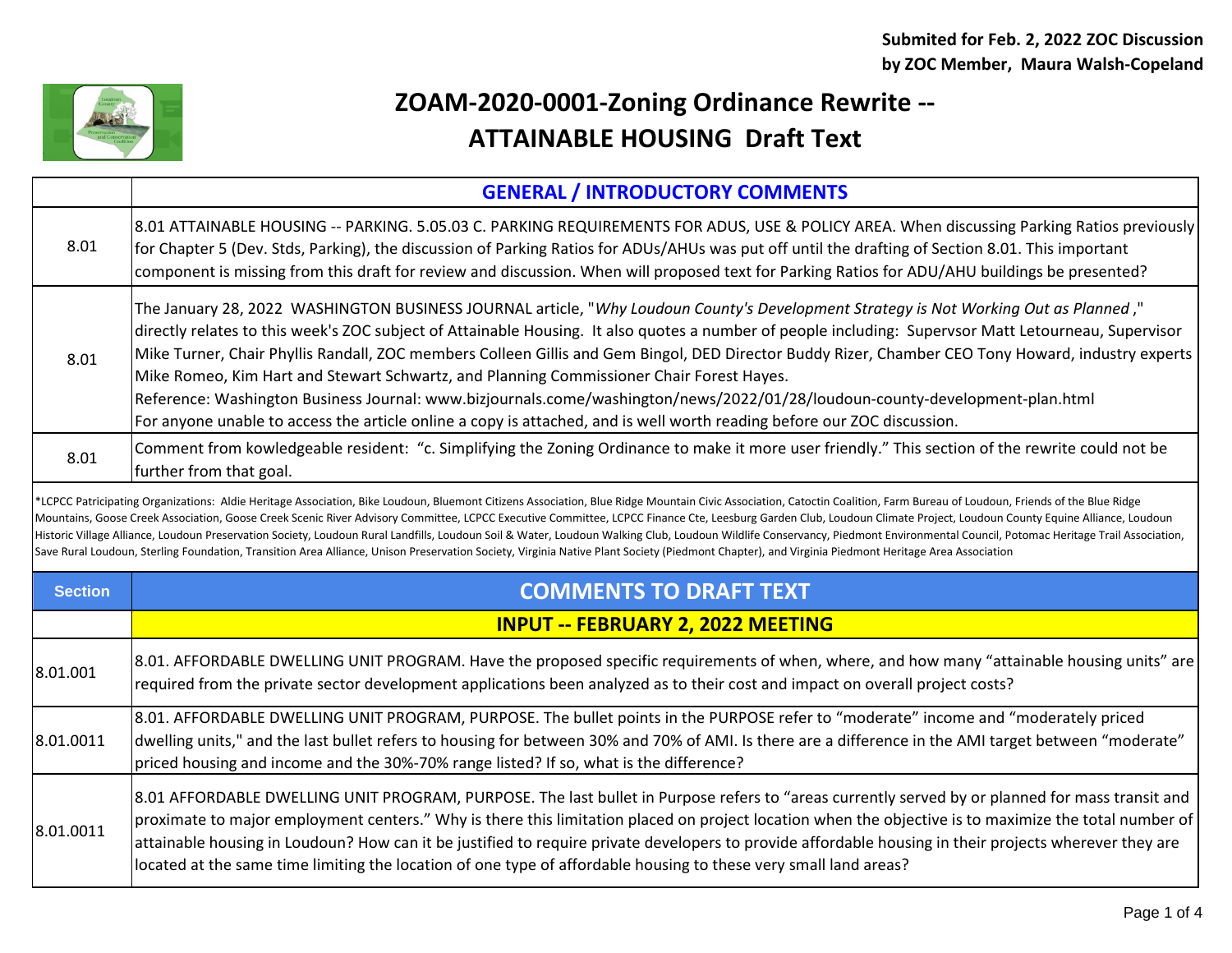| <b>Section</b> | <b>COMMENTS TO DRAFT TEXT</b>                                                                                                                                                                                                                                                                                                                                                                                                                                                                                |
|----------------|--------------------------------------------------------------------------------------------------------------------------------------------------------------------------------------------------------------------------------------------------------------------------------------------------------------------------------------------------------------------------------------------------------------------------------------------------------------------------------------------------------------|
| 8.01.A.4       | 8.01.A.4. AFFORDABLE DWELLING UNIT PROGRAM, APPLICABILITY, EXEMPTIONS. What factual grounds have been established to justify the proposed<br>"Exemptions"?                                                                                                                                                                                                                                                                                                                                                   |
| 8.01.D         | 8.01.D AFFORDABLE DWELLING UNIT PROGRAM, ADU Requirements and Optional Increases in Density. Has any analysis been done to compare the "life<br>time cost" of the market rate house allowed through increased density with the value of the ADU? Would it be cheaper for the County and taxpayers to<br>provide alternative incentives to increase ADU's without increasing density beyond the limits of the Loudoun 2019 Plan Place Type?                                                                   |
| 8.01.D.3.      | 8.01.D.3. AFFORDABLE DWELLING UNIT PROGRAM, ADU Requirements and Optional Increases in Density for SFD, SFA and MF Stacked Dwelling Units:<br>There has been confusion on this point at recent TLUC meetings. This text makes it clear that the required number of ADUs for these building types is<br>15% (and not 15% on top of the previous ADU requirement). With this requirement clear, how are developers expected to reach the goal of 20% ADUs<br>per project, as stated in the UHN Strategic Plan? |
| 8.01.D.4       | 8.01.D.4. AFFORDABLE DWELLING UNIT PROGRAM, ADU Requirements and Optional Increases in Density for MF Attached Dwelling Units: There has<br>been confusion on this point at recent TLUC meetings. This text makes it clear that the required number of ADUs for this building type is 10% (and not<br>10% on top of the previous ADU requirement). With this requirement clear, how are developers expected to reach the goal of 20% ADUs per project, as<br>stated in the UHN Strategic Plan?               |
| 8.01.E.2.c.    | 8.01.E.2.c. AFFORDABLE DWELLING UNIT PROGRAM - STANDARDS FOR ADU CALCULATION. How can/will the County assure the locations of the<br>donated land will not negatively impact the quality of life of the clients by being proximate to data centers? Reference: Washington Business Journal:<br>www.bizjournals.come/washington/news/2022/01/28/loudoun-county-development-plan.html                                                                                                                          |
| 8.01.H.1       | 8.01.H.1 AFFORDABLE DWELLING UNIT PROGRAM, Approved Site Plans & Subdivision Plans. Should the ordinance empower ADUAB, an advisory body,<br>to set the specifications without some form of review or appeal process?                                                                                                                                                                                                                                                                                        |
| 8.01.H.3       | 8.01.H.3 AFFORDABLE DWELLING UNIT PROGRAM. Are the requirements for "dispersion" of ADU's within a project so restrictive that they limit good<br>overall design options and add to construction costs? Is there any analysis on the proposed regulations as to cost and design limitations?                                                                                                                                                                                                                 |
| 8.01.J.4       | 8.01.J.4 AFFORDABLE DWELLING UNIT PROGRAM. MODIFICATIONS. The text is somewhat ambiguous: "The Board of Supervisors must find, upon<br>recommendation of the Planning Commission" This suggests that the Board must follow the recommendations of the Planning Commission which is<br>not correct. Suggest new language:"after consideration of the recommendation of the Planning Commission"                                                                                                               |
| 8.01.J.6.c     | 8.01.J.6.c. AFFORDABLE DWELLING UNIT PROGRAM. MODIFICATIONS. Can the applicant propose land for affordable housing that is not contiguous to<br>their market rate project? If not, why not?                                                                                                                                                                                                                                                                                                                  |
| 8.01.J.6.c     | 8.01.J.6.c. AFFORDABLE DWELLING UNIT PROGRAM. MODIFICATIONS. The implication appears to that land made available in lieu of ADU's would be<br>utilized at the same density. Assuming this land could be sold to an alternative affordable housing developer, should a potential increase in density be<br>allowed?                                                                                                                                                                                           |
| 8.01.J.6.c.3   | 8.01.J.6.c.3. ATTAINABLE HOUSING. MODIFICATIONS. States "construction cost of a prototypical SFD ADU must be the "vertical cost" of an ADU as<br>established on a semiannual basis by the ADUAB." Where is this information made available on a semiannual basis?                                                                                                                                                                                                                                            |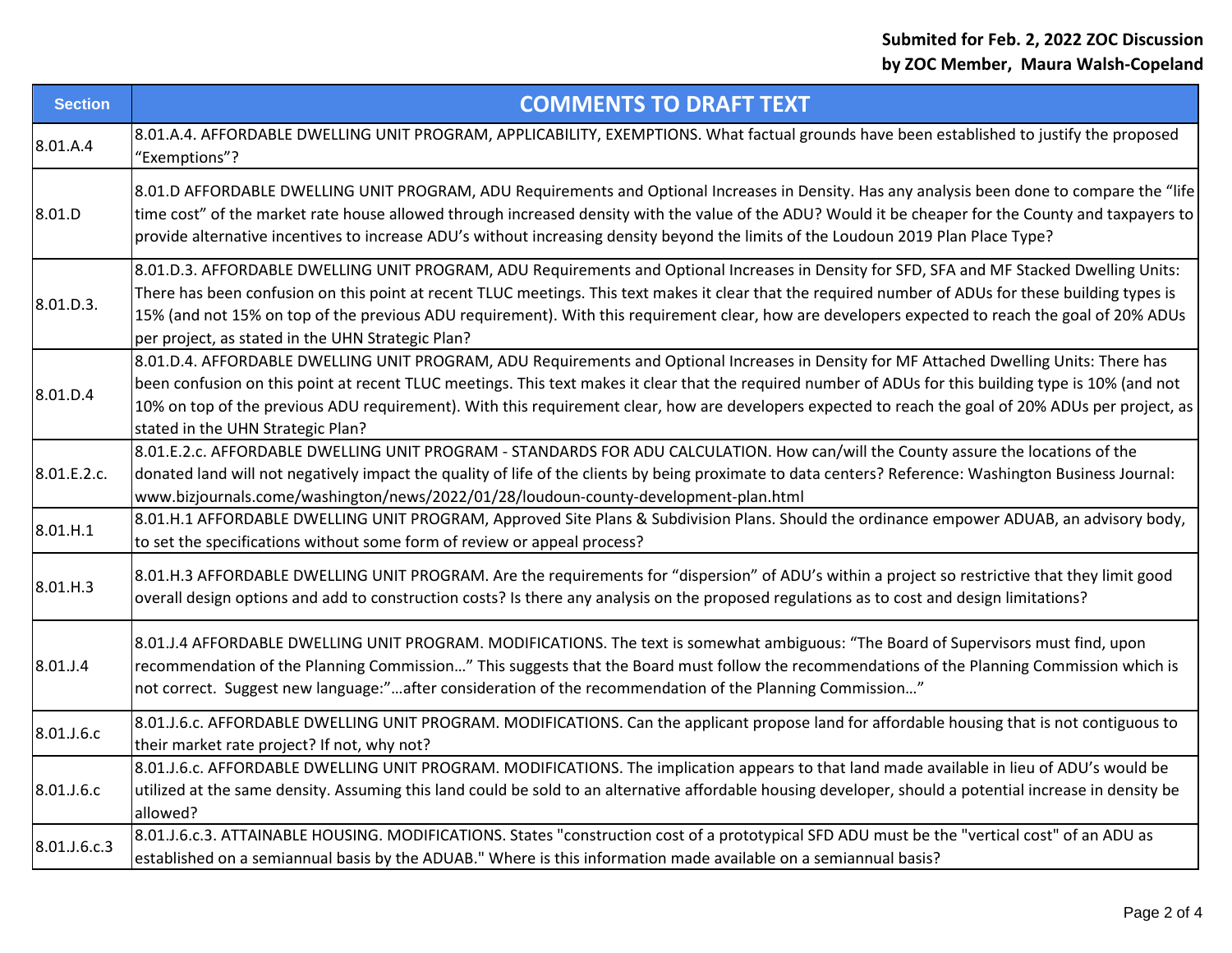| <b>Section</b> | <b>COMMENTS TO DRAFT TEXT</b>                                                                                                                                                                                                                                                                                                                                                                                                                                                                                                                                                                                                                                                                                                                                                                                                                                                                                                                                                                                                              |
|----------------|--------------------------------------------------------------------------------------------------------------------------------------------------------------------------------------------------------------------------------------------------------------------------------------------------------------------------------------------------------------------------------------------------------------------------------------------------------------------------------------------------------------------------------------------------------------------------------------------------------------------------------------------------------------------------------------------------------------------------------------------------------------------------------------------------------------------------------------------------------------------------------------------------------------------------------------------------------------------------------------------------------------------------------------------|
| 8.01.J.6.c.4   | 8.01.J.6.c.4 AFFORDABLE DWELLING UNIT PROGRAM - MODIFICATIONS. How can/will the County assure that the environmental impact of the land will<br>follow the protocol for the applicable section of the 2019 General Plan?                                                                                                                                                                                                                                                                                                                                                                                                                                                                                                                                                                                                                                                                                                                                                                                                                   |
| 8.01.K.5.b.    | 8.01 K.5.b. AFFORDABLE HOUSING UNIT (AHU) PROGRAM 5.b. Attainable units provided with AHU funding are typically in one building or, at most, two.<br>The "linkages" proposed here, between AHU Occupancy Permits and Market Rate Occupancy Permits are an artifact of when ADUs were provided by<br>the developer as affordable for-sale units within a market rate development. In AHU buildings, Occupancy Permits go from 0% to 100% within 2-3<br>months. When an AHU building receives funding, construction and occupancy are on a schedule set by the AHU funder. As proposed in Section K.5.c<br>(below) AHUs are verified when the applicant provides proof of funding to the Zoning Administrator. The Market Rate developer no longer has any<br>control over the delivery of the AHUs.<br>Therefore -- Why not let proof of AHU funding be sufficient to release the Market Rate developer from any further linkages between AHU and Market<br>Rate Occupancy Permits?                                                         |
| 8.01.K.5.b.4.  | 8.01 K.5.b.4. AFFORDABLE HOUSING UNIT (AHU) PROGRAM: 5.b.4. If, as proposed, the county permits proof of AHU funding be sufficient to release the<br>Market Rate developer from any further linkages between AHU and Market Rate Occupancy Permits, then the level of reporting required for each<br>Market Rate Occupancy Permit is very burdensome both for the applicant and for staff and unnecessary. Can the county eliminate this reporting<br>completely and if not, why not?                                                                                                                                                                                                                                                                                                                                                                                                                                                                                                                                                      |
| 8.01.K.5.d.    | 8.01 K.5.d. AFFORDABLE HOUSING UNIT (AHU) PROGRAM: 5.d. In the case of AHU funding provided by Virginia Housing, each project must meet<br>minimum building standards required by Virginia Housing and, in many cases, meet even higher standards for building materials used in order to win<br>points in the funding competition. Per AHU experts, in some cases, these materials are of higher quality than materials used by the market rate<br>developer. It is not reasonable to require "similar" building materials from both developers.<br>In cases where the master developer has proffered design criteria or sample elevations, it is reasonable to require that the ADU building(s) be in<br>'substantial conformance with the proffered design guidelines." However, in instances where there are no proffered design guidelines, this<br>requirement cannot be implemented. AHU funders will not close on any project that requires future approval (or not) by County officials against<br>unspecified design guidelines. |
| 8.01.K.5.d.1.  | 8.01 K.5.d.1. AFFORDABLE HOUSING UNIT (AHU) PROGRAM: 5.d.1. In an AHU project, building plans and elevations are prepared in parallel with other<br>entitlement steps. It is not reasonable to demand that architectural plans be complete to a high level of detail, sufficient to confirm "substantial<br>conformance" before other key steps can proceed. Instead, can/will Staff revise this so that the Zoning Administrator must confirm "substantial<br>conformance" (via an informal determination) prior to the issuance of Building Permits?                                                                                                                                                                                                                                                                                                                                                                                                                                                                                     |
| 8.01.L         | 8.01.L. AFFORDABLE DWELLING UNIT PROGRAM. VIOLATIONS AND PENALTIES. All the penalties listed essentially provide no disincentive to the<br>applicants as they are no worse off than their previous situation. Why are there no cash fines or other penalties included? Are they included in Chapter<br>7?                                                                                                                                                                                                                                                                                                                                                                                                                                                                                                                                                                                                                                                                                                                                  |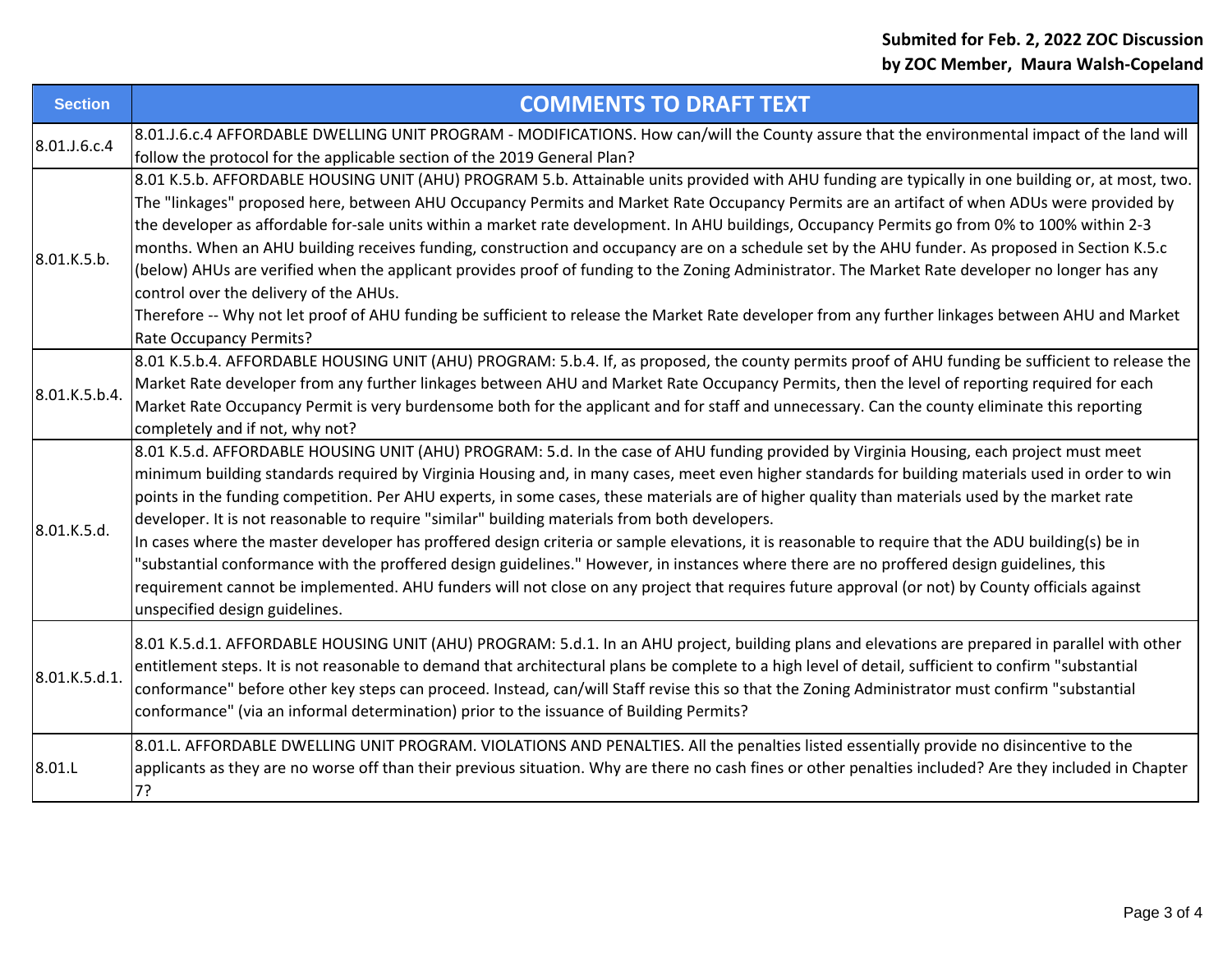| <b>Section</b>      | <b>COMMENTS TO DRAFT TEXT</b>                                                                                                                             |
|---------------------|-----------------------------------------------------------------------------------------------------------------------------------------------------------|
|                     |                                                                                                                                                           |
|                     | 8.02 UNMET HOUSING NEEDS UNIT PROGRAM                                                                                                                     |
| 8.02.001            | 8.02 UNMET HOUSING NEEDS UNIT PROGRAM. PURPOSE: bullet one creates the impression that there are two separate programs. Is this the intention             |
|                     | or should the County be clear there is one Attainable Housing program with separate program implementations?                                              |
| 8.02.002            | 8.02 UNMET HOUSING NEEDS UNIT PROGRAM. PURPOSE: bullet one creates two parts of the AMI to be the focus (under 30% and 70% to 100% of                     |
|                     | AMI). Although not directly a zoning issue, is it the intent for (or should) the county subsidies and funds be used for those households already capable  |
|                     | of renting market rate housing? Is the County's objective to provide "safe, decent, and sanitary" housing to all or to facilitate wealth accumulation for |
|                     | upwardly mobile young families?                                                                                                                           |
|                     | 8.02 C.2. UNMET HOUSING NEEDS UNIT PROGRAM: C.2. Does Chapter 1450, as currently written, includes provisions on how many UHNUs are to be                 |
| 8.02.C.2.           | provided? It is very difficult to review the entire section without that information. Can those calculation formulas be provided?                         |
|                     |                                                                                                                                                           |
| 8.02.C.3            | 8.02.C.3 UNMET HOUSING NEEDS PROGRAM. UHNU Requirements point 3. Is a covenant in the land records sufficient protection for a 30 year                    |
|                     | constrain on price appreciation? How will that be enforced? What if any are the penalties for not abiding by the covenants?                               |
|                     | 8.02.C.3.a & 8.02.C.3.a & b UNMET HOUSING NEEDS UNIT PROGRAM - UHNU REQUIREMENTS. Does the County see housing conditions getting better in the future?    |
| b                   | In other words, why is the control for a finite period of time (i.e., 30 and 20 year control period)?                                                     |
| 8.02.D.5.a          | 8.02.D.5.a UNMET HOUSING NEEDS UNIT PROGRAM - DENSITY BONUS/ADD'L REGULATORY ADJUSTMENT - PD-MUB Zoning District How does the                             |
|                     | density bonus affect the budget, housing, and population projections? Does this increase counter the guidelines and projections of the 2019 General       |
|                     | Plan?                                                                                                                                                     |
| 8.02.D.6, 7,<br>& 8 | 8.02.D.6, 7, & 8 UNMET HOUSING NEEDS UNIT PROGRAM - Density Bonus Calculation, Calculation of Required UHNUs. Does adding ADUs to the                     |
|                     | allowable density create disproportionally create more need for ADUs? In other words, does not an increase in housing density create the need a           |
|                     | corresponding exponential need for more affordable housing?                                                                                               |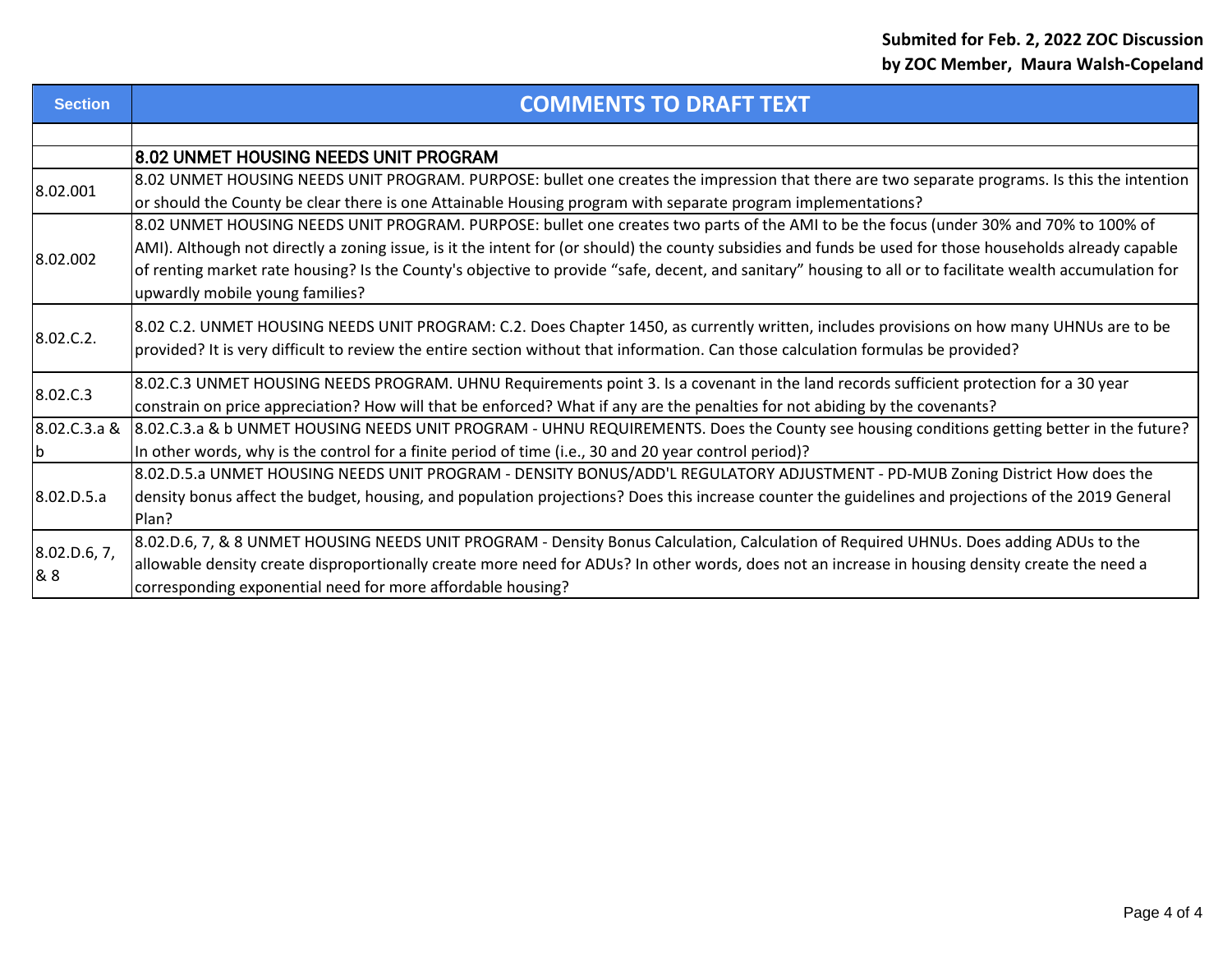From the Washington Business Journal: https://www.bizjournals.com/washington/news/2022/01/28/loudouncounty-development-plan.html

**Cover Story** 

# **Why Loudoun County's** development strategy is not working out as planned

Jan 28, 2022, 5:00am EST

Six hundred housing units and no new retail for the Shops at Arcola Center? Matt Letourneau could hardly believe it.

Loudoun's Dulles District supervisor had followed the Westbrook Properties project for years, watching it trade hands among developers, add a Google data center, even win - and then, painfully,  $lose - a Wegmans$ .



WBJ ILLUSTRATION; GETTY IMAGES

But through it all, Letourneau remained hopeful that the development would become a mixed-use center rivaling One Loudoun or Loudoun Station for people living just to the west of the airport.

That's why this summer's proposal for a massive residential rezoning was so jarring for Letourneau, who represents many of the communities surrounding Arcola Center. He expected some new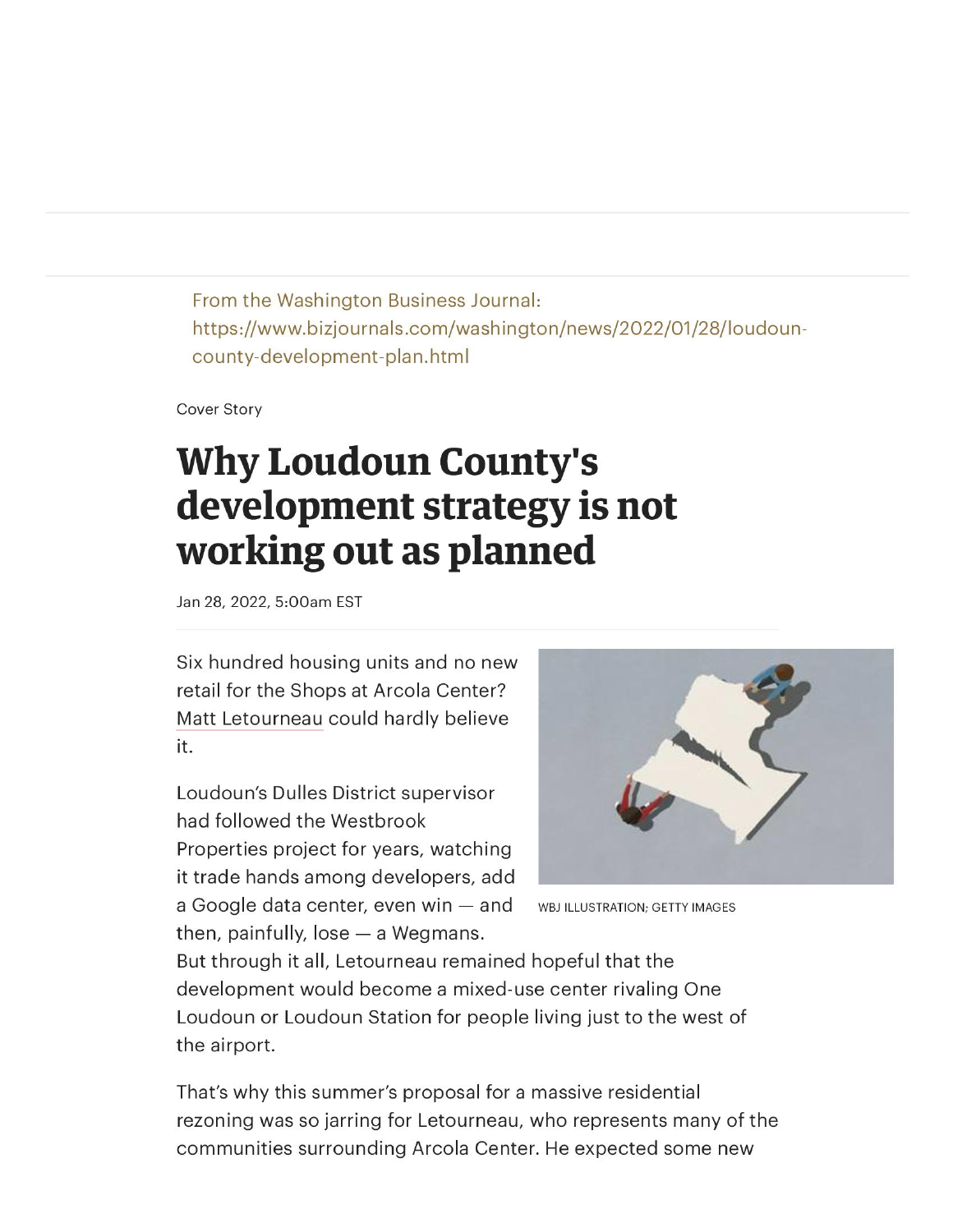homes there, of course, but also a retail anchor to prevent the project from being yet another contributor to Route 50's traffic congestion.

"I get it – retail is hard right now," said Letourneau, a Republican and the Loudoun Board of Supervisors' longest-tenured member. "And we've been very open to housing as components of projects. But we have to move the ball forward for existing residents as well."

That sort of position leaves developers like Westbrook feeling a bit stuck. County officials of all stripes have explicitly called for more housing construction to help ease the region's tight inventory and fulfill demand, now pegged at roughly 50,000 homes within 20 years. They passed changes to the county's Comprehensive Plan two years ago specifically designed to make more residential possible in places like Arcola. What's more, the area is replete with retail-heavy shopping centers, potentially suppressing demand for new shops and restaurants. Throw in Covid's heavy hit to the sector, and developers aren't clamoring to build more.

It all adds up to a dispute that's emblematic of Loudoun's current development conundrum. The county has spent the last few years trying to pivot away from its rural-suburban roots and embrace a more urban future in time for Metro's much-delayed arrival. But Loudoun's planning documents still aren't generating the sort of results local politicians expected. It's perhaps a predictable result - a new comp plan, as mighty a first step it may be, can't transform the county alone – but one that is prompting serious consternation in Loudoun.

It's also raised plenty of questions. If new construction is just more townhomes built near suburban highways, will the county really evolve? Also, will any of that housing actually be affordable? Loudoun earned a reputation for spacious McMansions as the Washington region grew 40 years ago, but where will people of more modest incomes live as the county grows? The comp plan has seemed to ironically open up new quandaries to bedevil county leaders these days, perhaps even more so than in its neighboring jurisdictions.

"It's like when you're two months into your freshman year of college," said Colleen Gillis, a land use attorney at Cooley LLP who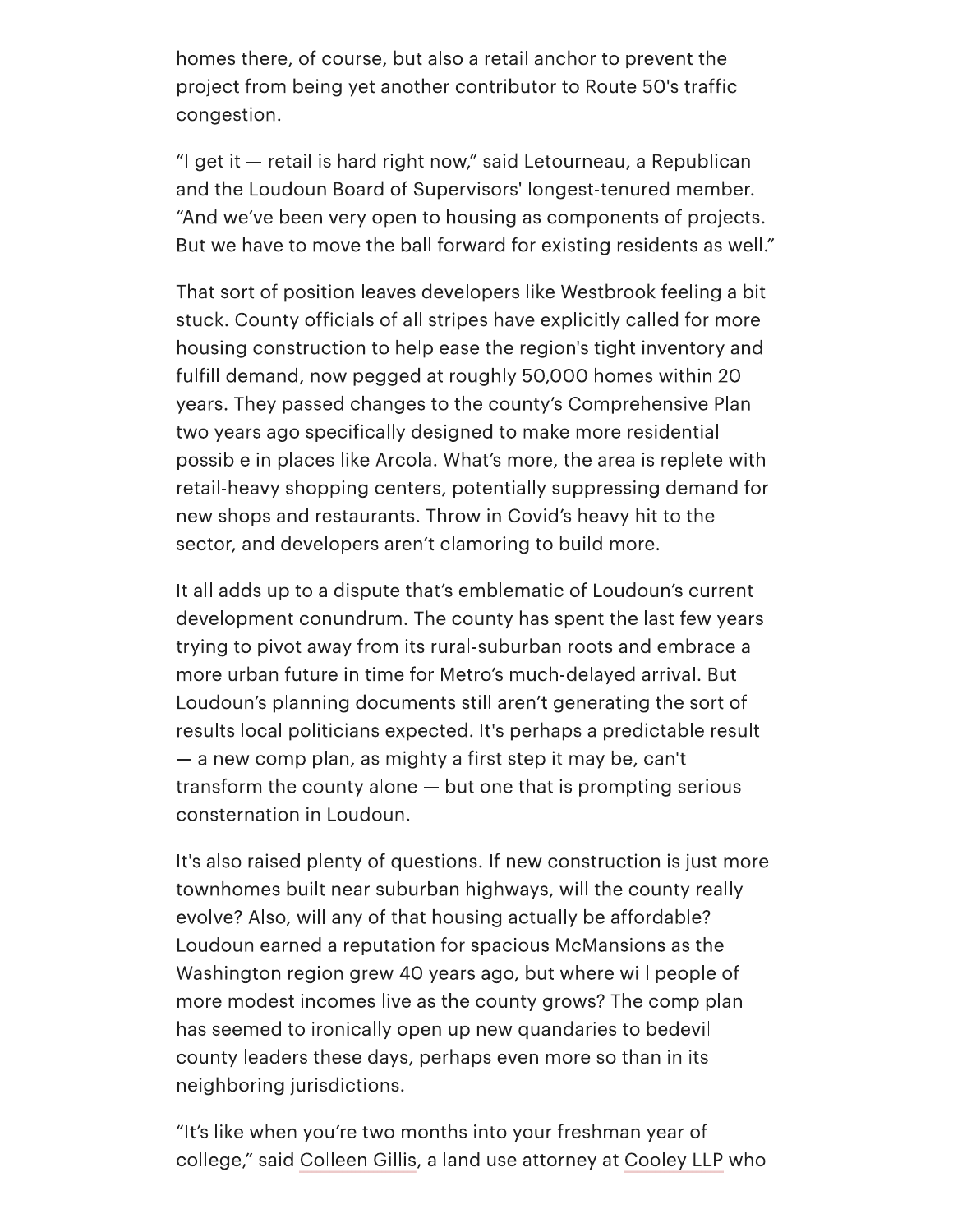represents Westbrook and a host of other prominent developers in the county. "At first, you're having a good time and you think: 'This is awesome!' But then you look around and say, 'Wait a minute, I'm going to start failing out of college if I don't grow up.' The board is grappling with all these new applications right now in the exact same way."

#### **Scratching the mixed-use itch**

When supervisors passed the new comprehensive plan in June 2019, ending a contentious and lengthy debate, their intentions seemed clear.

Officials wanted to see a lot more housing, and they wanted it concentrated around major transportation nodes. That meant allowing more construction near the three future Silver Line stations, but also along Loudoun's major highway corridors chiefly, Route 7, Route 50 and Route 28. Those particular areas were previously zoned for "keynote employment" uses, or a mix of office and retail. The new plan instead acknowledged less demand for commercial and a need to add residences next to existing shopping centers, though legislators still deemed many "suburban mixed-use" to prevent retail from disappearing from blueprints.

Nevertheless, the county's recent flood of applications are for dense new residential developments that rely on existing nearby retail rather than building new space - Arcola is one example, but Toll Brothers, Lennar Corp., Peterson Cos., G.J. Malt Corp. and others all embraced similar arguments in residential applications in the past year alone, all targeting the Route 7 and Route 50 corridors. Many of those companies declined to comment directly or didn't return requests for comment.

"If they're trying to drop a new neighborhood a mile from a retail core, that's not our vision," said Supervisor Mike Turner, D-Ashburn, chair of the board's influential transportation and land use committee. "That's just trying to get extra density."

Yet, as Gillis puts it, wanting "every project to scratch all the itches" just isn't realistic. Buddy Rizer, the county's economic development director, said Loudoun "already has twice as much retail per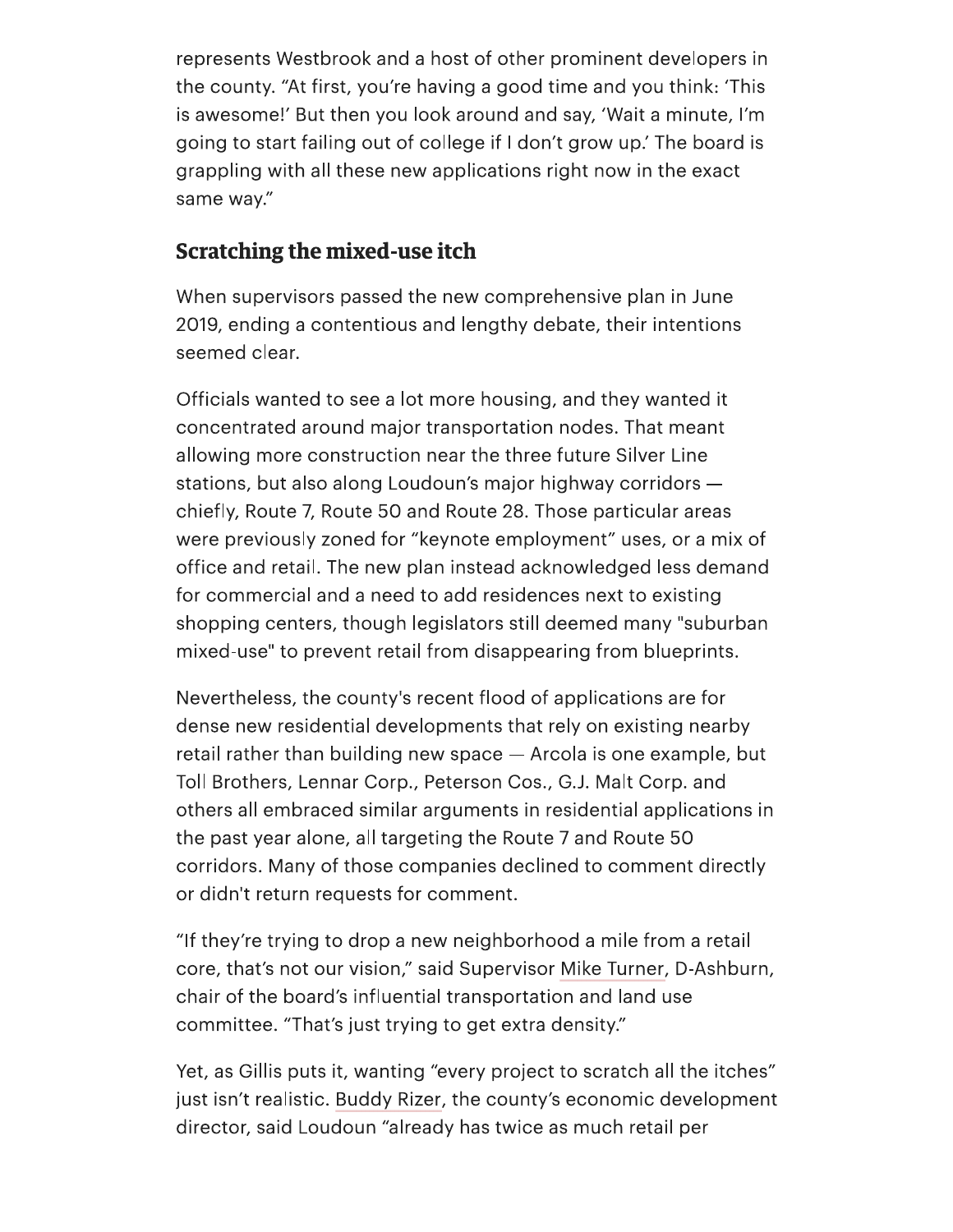resident as some would consider healthy," so there's no way to expect residential-over-retail at every project.

"The biggest demand in the county today is still for data center and flex industrial uses," said Mike Romeo, a land use planner at Walsh, Colucci, Lubeley and Walsh who represents several developers. "But if you are going for residential, it's best to build around an existing shopping center and complement it. Many are already primed for that infusion of pedestrian walkability and vitality."

Turner recognizes that reality begrudgingly. His committee has started meeting to discuss other amenities that make sense for these projects in lieu of retail - or as Board Chair Phyllis Randall, D-At large, has summed up regarding modern Loudoun: "What can we do that's not retail and not data centers?"

That's not to say that the county won't still demand retail in some places – Rizer said the Route 50 corridor "is a good example of a place where we could use some real mixed-use," an assessment that's gained Letourneau's hearty agreement.

But Rizer also recommends a more "case-by-case" approach than the comp plans' more rigid standards. Maybe these projects could be required to center on a public facility, like a library or community center, or avoid a retail requirement only if they include large amounts of affordable housing, Randall suggested.

Turner said he's especially keen on a mandate for developers to include new shared-use trails as part of these projects. Perhaps that can connect new communities to existing shopping centers without forcing people back inside their cars.

"This was all designed 25 years ago as autocentric Washington suburbia," Turner said. "Now we're trying to shoehorn this in to create a multimodal, integrated community. It's hard to do."

#### Where does the housing go?

But are new bike paths going to be enough to alter Loudoun's carheavy transportation patterns? Smart growth advocates aren't so sure.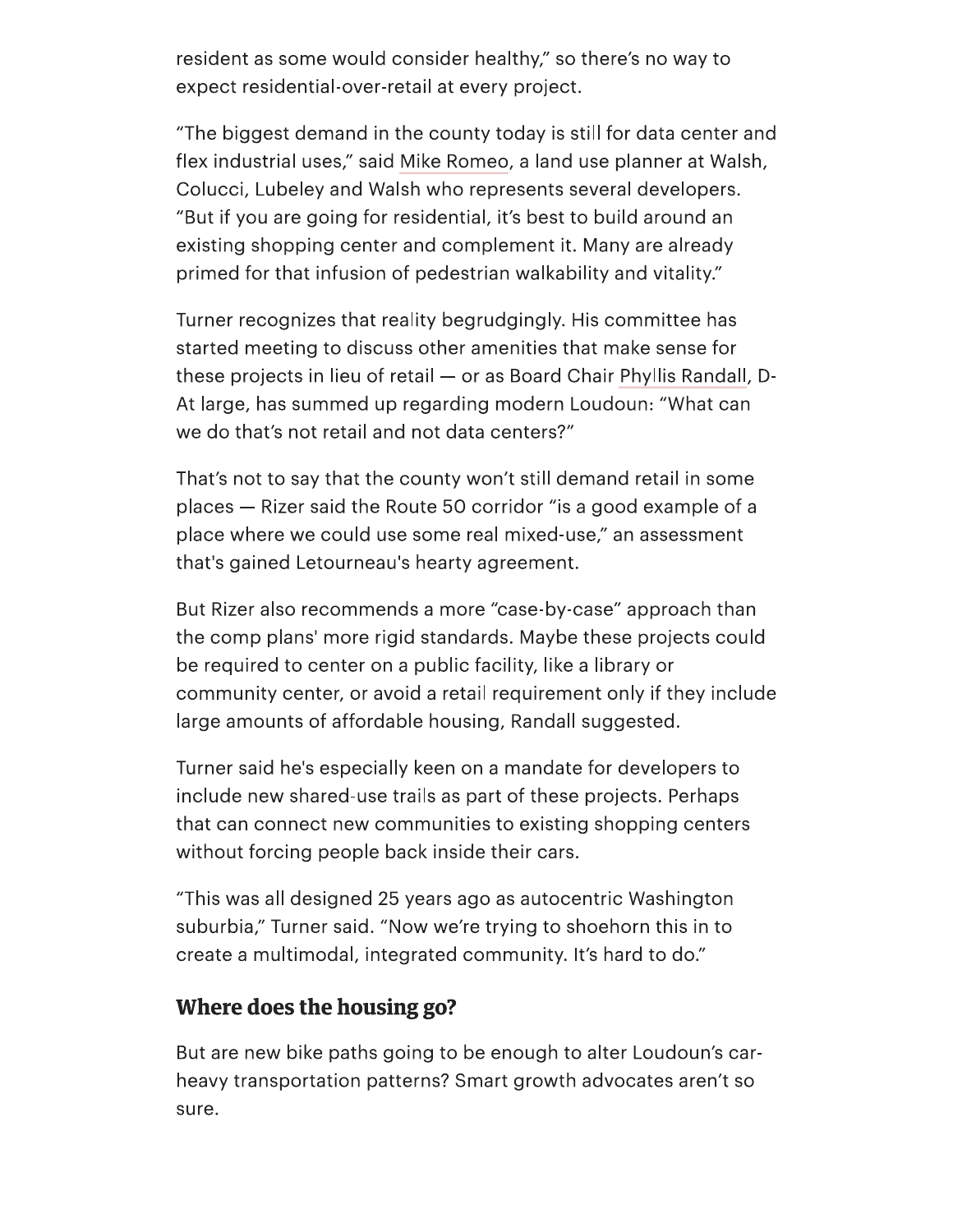Instead, they believe the county hasn't done enough to radically reshape its land use and transit strategies. The county may be succeeding in spurring new housing construction – broadly seen as a key way to boost supply and drive rents down – but they fear it may cause more pain if done the wrong way.

"Loudoun needs more grids of streets, more pedestrian-friendly development ... and where's the funding and allocation of space to dedicated bus lanes?" said Stewart Schwartz, executive director of the Coalition for Smarter Growth. "While this problem persists, too much housing tied to this transportation network will just create additional problems for the county, and the region as a whole."

Part of the problem is the county just doesn't have a lot of room around its Metro stops available for new construction. Romeo notes that the two main stations available for infill development -Ashburn and Innovation Center, just across the Fairfax County line in Sterling – "already have existing approvals" for projects. So there may be more units on the way, but there isn't much space for more.

What's on the boards? There are nearly 17,000 housing units proposed for those two stations, more than a third, 6,005, at Ashburn's Moorefield Station alone.

Schwartz believes the county itself is partially to blame for restricting development opportunities at those stations. For instance, he faults the large Metro parking garage at the Ashburn station for eating up valuable developable land and notes the county cut off virtually all potential residential construction around the Loudoun Gateway station, largely due to concerns over aircraft noise. That blocks areas zoned for the kind of dense multifamily housing that makes affordable units economical to build.

That makes policy changes necessary for Loudoun to realize its "very high goal for supplying badly needed attainable housing," said Kim Hart, a leading local builder of affordable homes with Good Works Development. The county's forecasts suggest it will need to build nearly 51,000 new homes, including 16,000 affordable units, by 2040 to meet demand.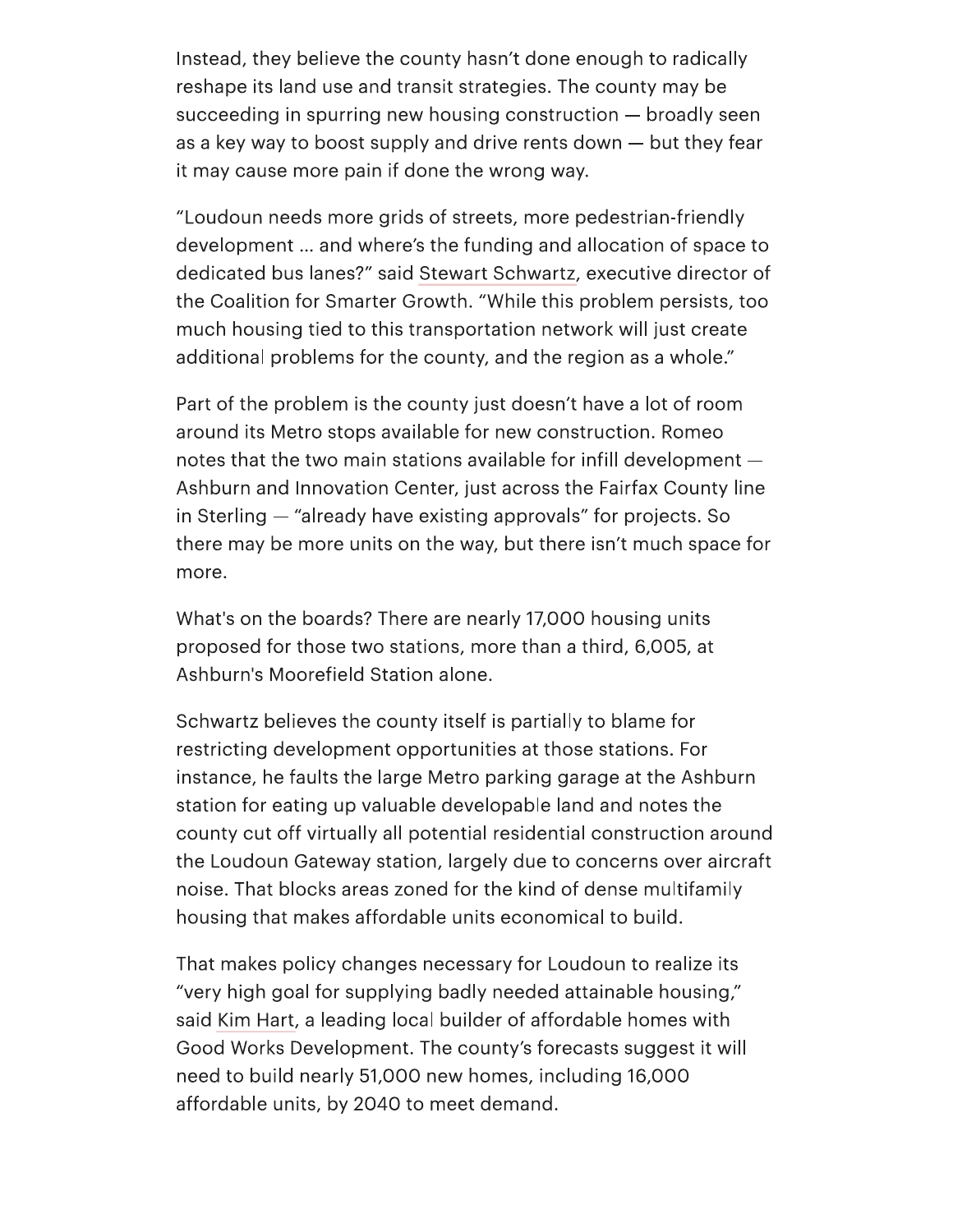"The aspiration is great, but we don't know where to put it," Hart said. "We need to see that analysis before we know if their goals are realistic."

Gem Bingol, a land use officer focused on Loudoun for the Piedmont Environmental Council, eyes potential dense construction in corridors with existing bus service, such as along Route 28 as it approaches the Metro. And Schwartz notes that expanding bus options will make more homes viable in more places. But Bingol said the solution doesn't just fall on more housing supply.

"Loudoun experienced more housing growth over the last 20 years than any other jurisdiction and didn't end up with a big stock of affordable housing," Bingol said. "Just saying 'yes' to residential hasn't proven to be the answer. The county needs to take steps to bring its own resources to bear."

### **Affordable interventions**

As the county prepares to add all this new housing, it still lacks the resources to make those homes more affordable.

Loudoun remains Northern Virginia's only jurisdiction that doesn't regularly contribute to its affordable housing loan fund, a key financing source for developers to fill gaps and pay for complex projects. For now, the county only ponies up funds when existing affordable units are sold and converted to market rate. In contrast, neighboring Fairfax County doles out around \$20 million annually, while D.C. leads the region with annual investments regularly topping \$100 million.

The county also lacks robust requirements for the inclusion of new affordable units in large projects - Virginia localities can't yet follow D.C.'s lead in creating such inclusionary zoning policies, but many of Loudoun's neighbors negotiate for affordable units as a condition of zoning approvals.

"If we're going to actually achieve the vision of the comp plan, we still need more, and more creative, ways to bring about workforce, attainable housing," said Tony Howard, president and CEO of the Loudoun County Chamber of Commerce.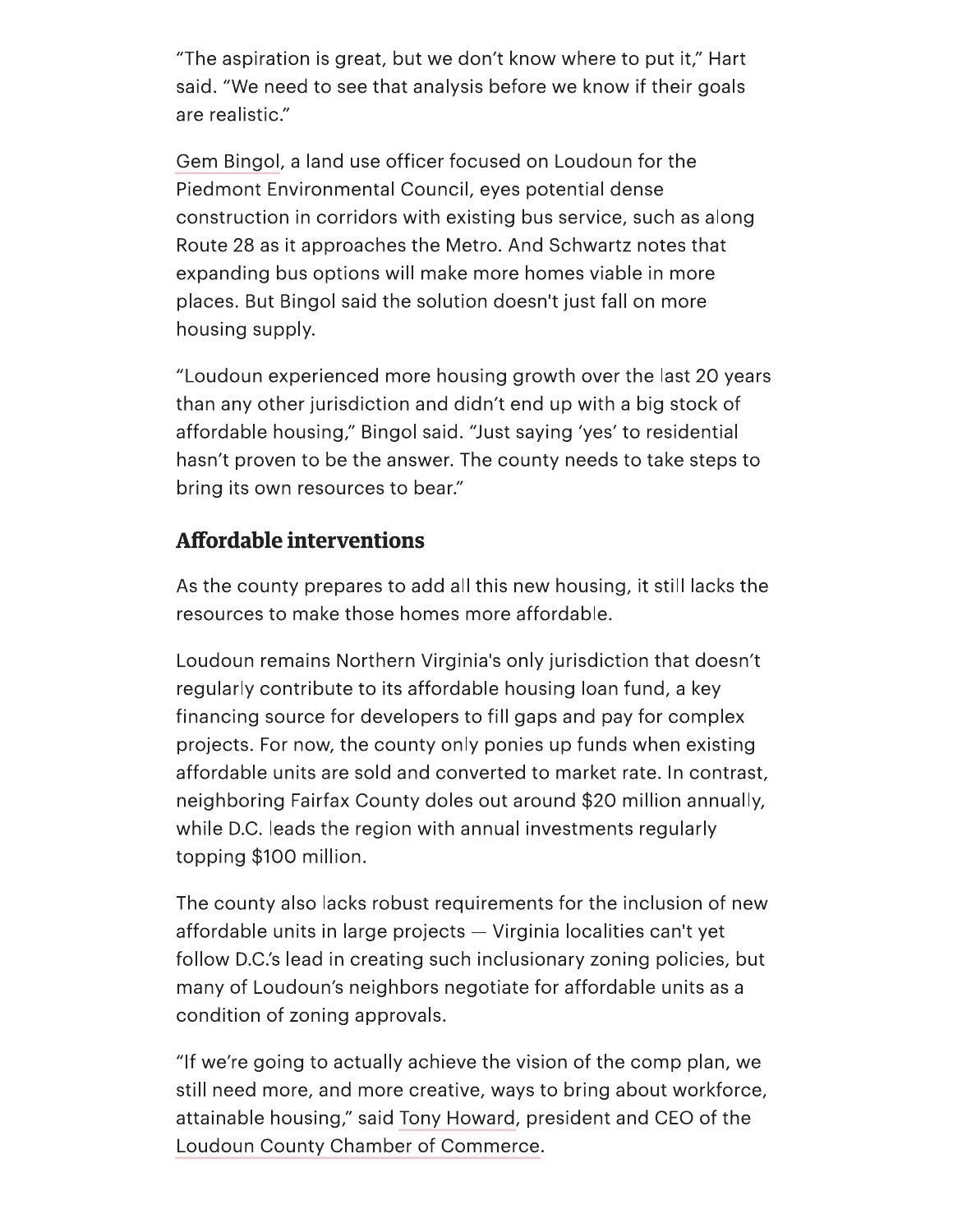Board Chairman Randall is optimistic on that front, arguing that this is "the first time the board has really become serious about meeting our unmet housing need." The board passed a strategic plan to that effect this fall, outlining new construction targets and dozens of potential solutions, though progress remains slow as supervisors spend months hashing out how to budget for the trust fund.

Supervisors have debated dedicating money from a new cigarette tax toward affordable housing, but estimates suggest that will only generate about \$2 million each year and likely dip over time, should it successfully dissuade people from smoking. Randall said she's also advancing plans to allot more money from the county's general fund  $-$  somewhere between \$3 million and \$5 million  $-$  as an initial step to provide developers more certainty. Both Turner and Randall say they're confident such measures will reach the 2023 budget.

"This has never happened before in Loudoun," Randall said. "It's still not nearly what other counties are doing ... but I don't believe any county can talk honestly about meeting the unmet housing need if they're not putting money into their trust fund."

Loudoun's strategic plan also recommends, and Randall said the board is seriously considering, setting a broad goal of 20% of each major residential project dedicated to affordable housing. Supervisors could, for instance, direct staff to discuss with developers what that standard would take for development applications, she said.

Rizer cautioned that a 20% mark may be high for builders hoping to turn a profit, arguing the county should simply look to "get as much as we can each time." "We're not going to make up for our lack of affordability and product in the next five projects or developments," he said.

Though, such a goal could send a strong message, supporters say: If the county is really going to make all this new residential possible, then it expects some help from the industry to make it affordable and viable.